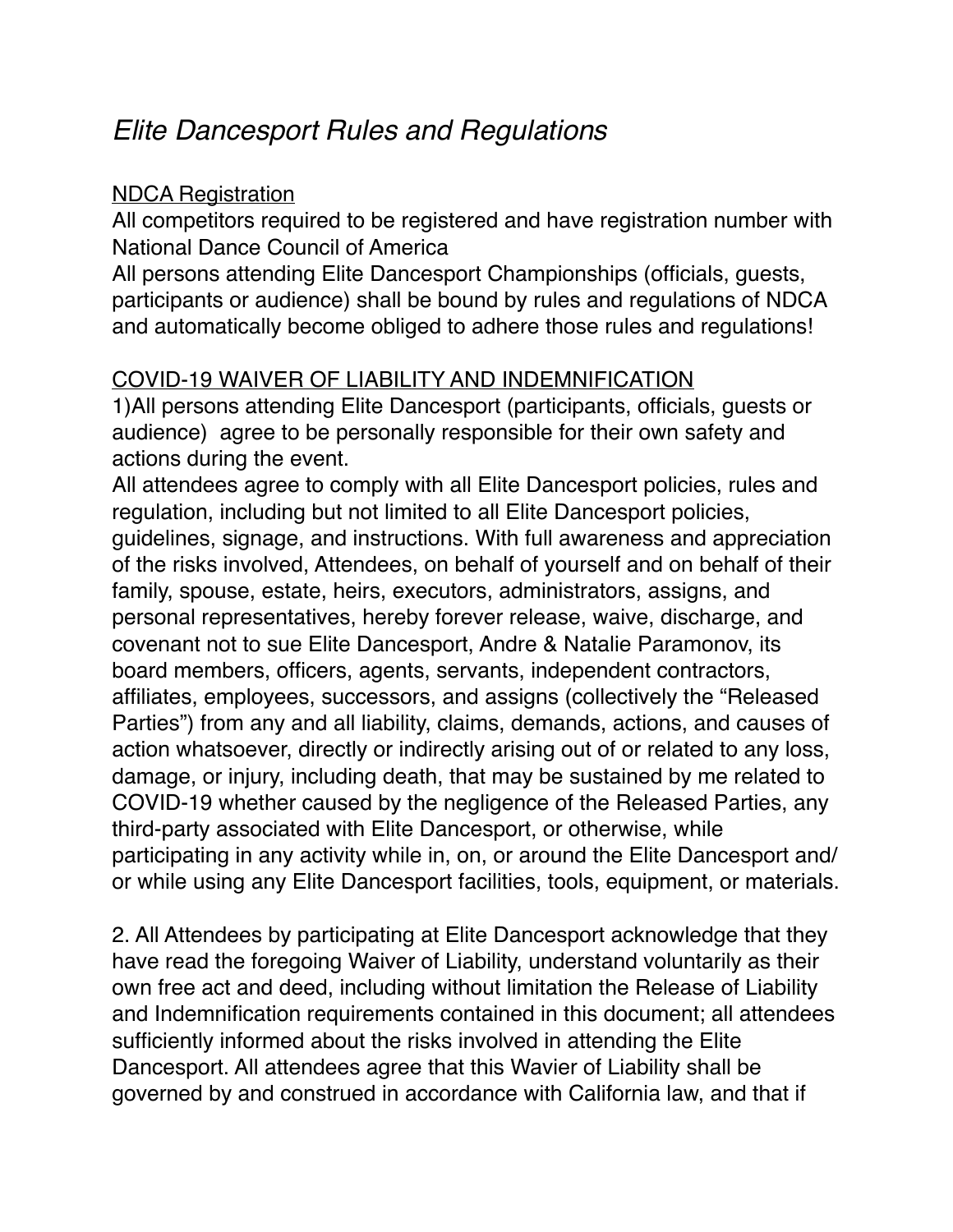any of the provisions hereof are found to be unenforceable, the remainder shall be enforced as fully as possible and the unenforceable provision(s) shall be deemed modified to the limited extent required to permit enforcement of the Wavier of Liability as a whole. This waiver remains in effect until the State of California lifts all COVID-19 related mandates.

#### **Syllabus Restrictions**

All the material used should be based upon the NDCA syllabus! Lifts are allowed only in Solo exhibition!

#### **Scholarships**

To participate in any Scholarship event student must dance the same dances, levels and ages in single dance events per scholarship entered.

## **Payment Policy**

All payments must be submitted in advance prior to the competition deadline and be paid in full! Any balance due must be paid in advance of the competition! Balances paid after the deadline must be paid by cashiers check or cash! Any prize money (scholarships, Top Teacher, Professional) can not be used to deduct any balance due!

## Cancellation, Refund and Credit Policy

Refunds will be given if notified by September 20, 2021

Any cancelation after September 20, 2021 will be subject to 50% service charge or credited to Elite Dancesport 2022

Any Credit from previous years vouchers is not refundable

(if credit is not used in the following year, it's forfeited. The credit can not be transferred to another person)

Cancelled entries at the event will not be refunded.

Admission tickets are not refundable, all sales are final!

If the event is cancelled due to Covid-19 restrictions, all the entry fees,

tickets, packages money will be refunded to the participants!

## Costumes

All Costume requirements please refer to www.ndca.org for guidance.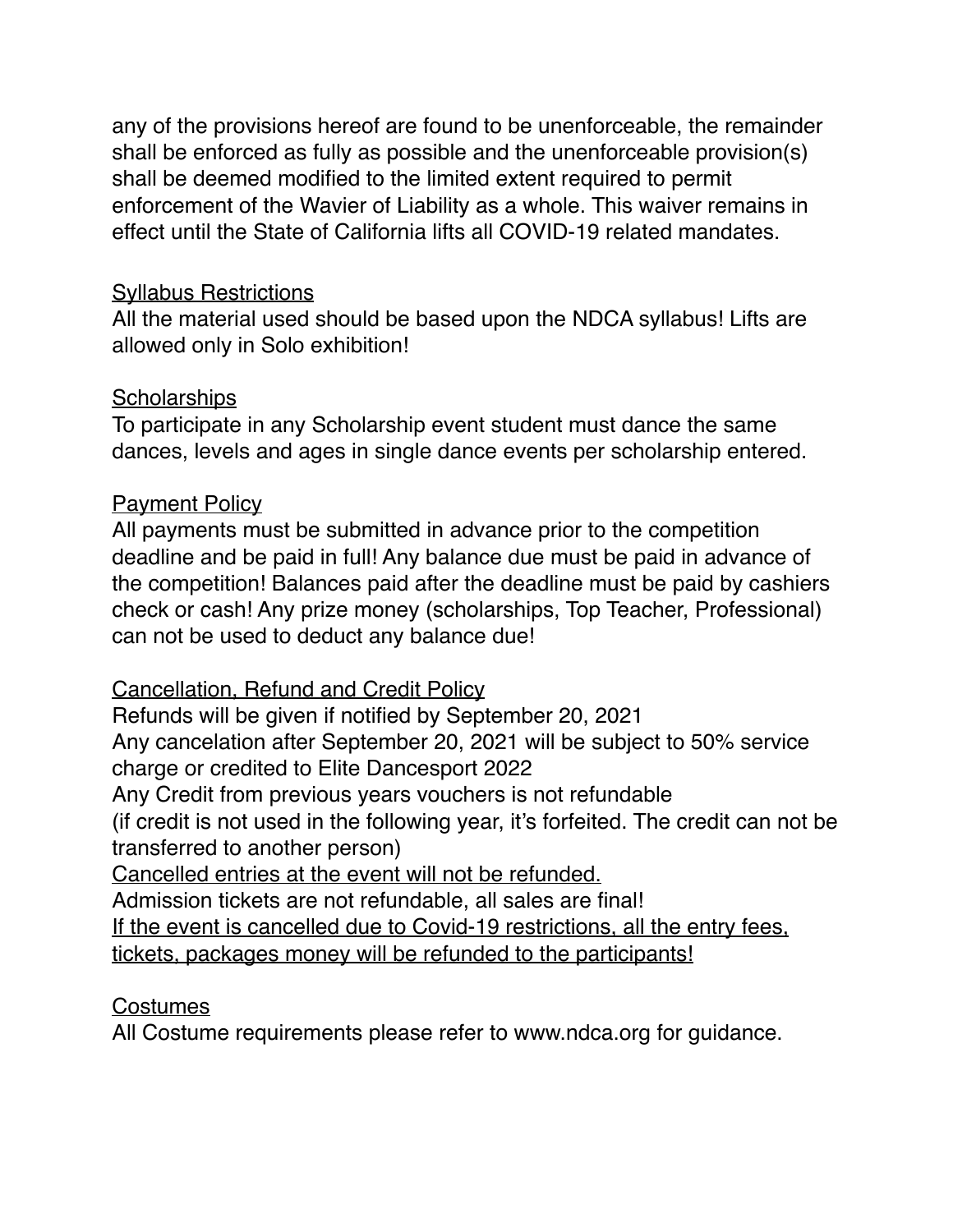Any competitor who wears a costume deemed by the organizers to be unsuitable will be requested to change. If such request is not followed, the competitor will not be allowed to dance and their entry will be canceled.

#### Vouchers

Elite Dancesport is not responsible for keeping track of Participants credit vouchers! Participants are responsible for submitting actual vouchers prior to the deadline, for credit to be applied.

Cancelled entries at the event will not be refunded. Admission tickets are not refundable, all sales are final!

#### Top Teacher Regulations

To qualify for Top Teacher Prize Money the students and teacher must be on package!

#### Prize Money regulations

The Organizer reserves the right to merge/cancel and/or reduce the prize money in the event of 3 or less entries in all Professional, Amateur and Pro-Am Scholarship divisions.

The organizers of Elite Dancesport are not responsible for any loss or theft of articles left behind in changing rooms, ballrooms or hotel rooms! The organizers will not be held liable for injuries sustained by persons attending this event: all spectators, guests, officials, competitors attending do so at their own risk!

According to NDCA rules and regulations no personal video taping or filming will be allowed at the event!

Professional video company will be available on site to film your dancing! Parents are allowed to tape their kids on Sunday, with a purchase of \$25 video pass